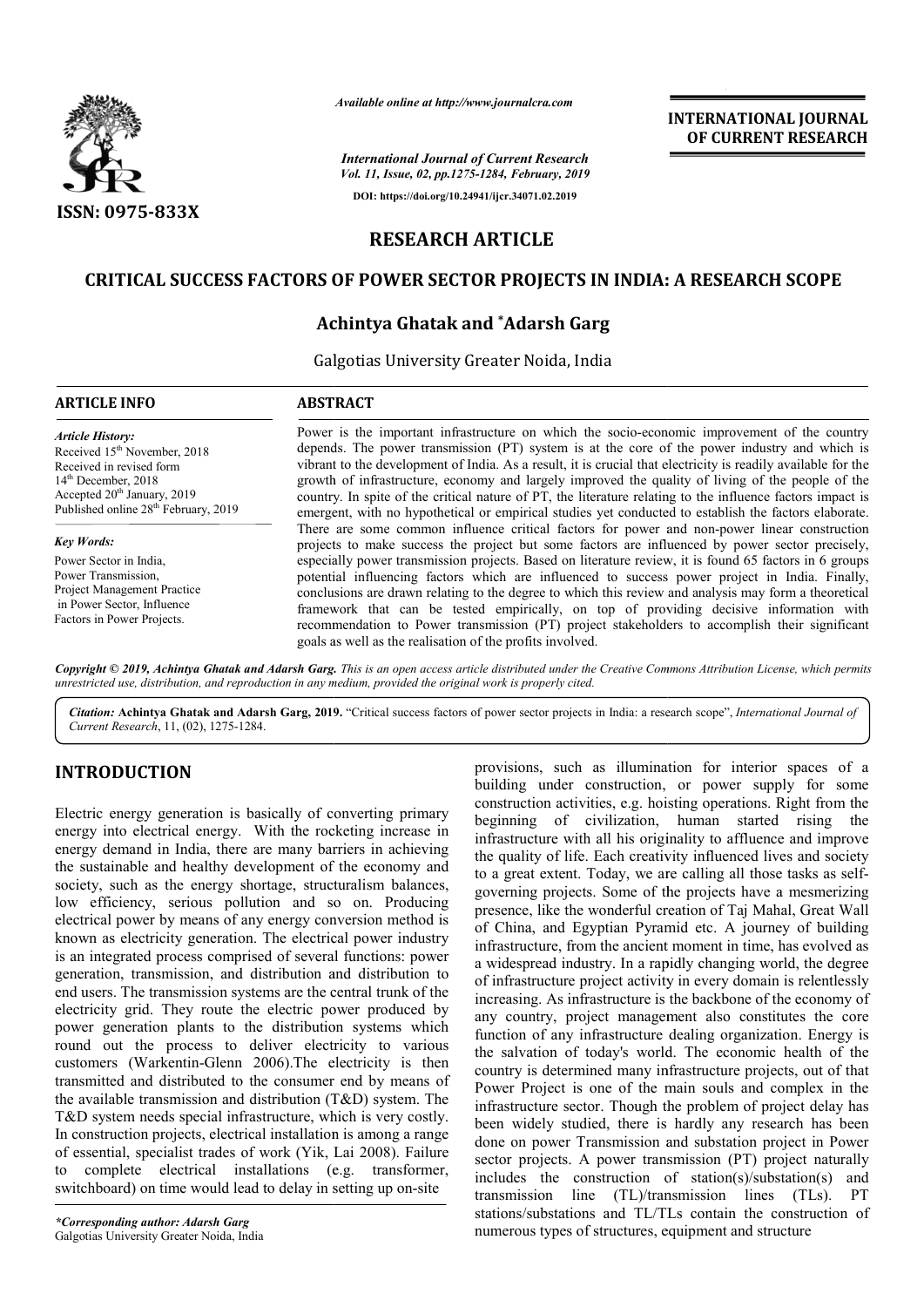

#### **Fig. 1. Power generation, transmission, and distribution**

**Table 1. Definition of Project in Theory**

| Reference                  | Definition of project                                                                                                                                                                                |
|----------------------------|------------------------------------------------------------------------------------------------------------------------------------------------------------------------------------------------------|
| (PMI, 2013)                | "A project is a temporary Endeavour undertaken to create a unique product, service, or result".                                                                                                      |
| (Kerzner, 2013)            | "Projects exist to produce deliverables. A project can be considered to be any series of activities".                                                                                                |
| (Wysocki, 2011) "A         | "A project is a sequence of unique complex, and connected activities that have one goal or purpose and that must be<br>completed by a specific time, within budget, and according to specification". |
| (Ballard and Howell, 2003) | "Projects are temporary production systems".                                                                                                                                                         |

foundations, roads, rail-cum-roads, open and closed drains, underground and overhead water tanks, site developing and TL tower foundations. Land acquisition and land development are the key steps complicated in the construction of a station or substation. Other infrastructure, including many equipment foundations are constructed to erect the highly equipment such as transformers and switchgear in the station/substation to step up/down the voltage of the transmitted electricity and to switch equipment for maintenance or divert electricity to alternative TL/TLs. TL carries the high-voltage electricity by conductors from the generation plant, the conductors being supported by towers. The growing demand for electricity and difficulties in developing new electricity sources have augmented the need for transmission capability, which is achieved most efficiently by transmission at very high voltages. Managing a power line project is challenging because PT projects are often located in remote areas, away from existing infrastructure such as water and electricity supplies and thus obviously requires careful planning.

**Theoretical Background:** The project is considered as a temporary endeavour and it has fixed starting and finished date besides other performance parameters. Project Management plays a vital role to achieve the organizational goals pertaining to projects so as to ascertain project success as an outcome. Power Projects dealing organizations link their projects with business strategies to achieve the goals and objectives. Strategies are actions that lead and direct the use of the resources to accomplish the organization's vision and goals and sustainable viable advantage. The strategies of the business-like internal analysis, organizational structures, and control system have a strong relation to project management and activities.

**Project Management:** The term Project Management appeared first in 1953 and this was in the United States

defense-aerospace industry Johnson (2006). After that the term Project Management has been defined in different ways, depending on individuals, industries and organizations. The Project Management Institute describes it as: "the application of knowledge, tools and techniques to project activities to meet the project requirements" (Project Management Institute, Inc., 2013). Project management as: "an organized common-sense approach that utilizes the appropriate client involvement in order to deliver client requirements that meets expected incremental business value" Wysocki (2011). On the other hand, Kerzner describes project management as designed to control resources and manage within cost, performance and time. He takes it a step further by stating that cost, performance and time are the major constraints on projects. The tactical viewpoint investigates the decisive large image of the project or the broader understanding if the project has accomplished its main goals which were set at the start of the project. It alarms whether the project is meeting the end-user needs in a constructive way or not. The strategic viewpoint looks bottomless into the larger image of project success. It looks at whether the project is really contributing to the economic growth and it has brought about any social changes to society and if the project will be sustainable in the long run. Power projects come under the infrastructure sector, so it can divide into phases: the formulation phase, the mobilization phase and construction phase.

- Formulation phase includes the discussion of the idea, project definition and feasibility study are conducted (Chitkara, 1998).
- Mobilization phase includes the designs, plans, contracts and adequate funding (Chitkara, 1998).
- Construction phase includes the controlling, planning, execution and most importantly the handover to the client (Chitkara, 1998).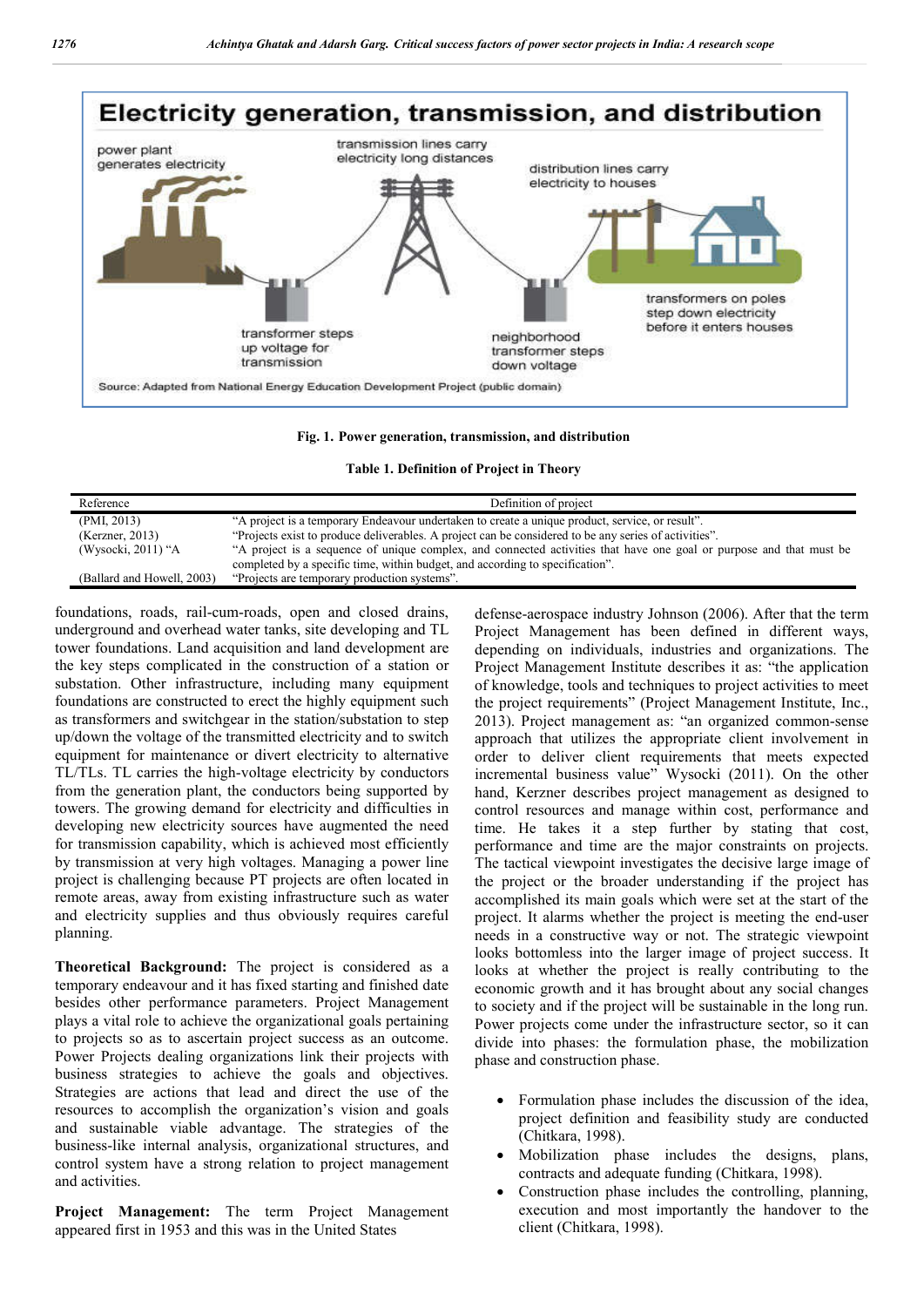**Indian Power Projects:** India is determined at the present juncture, to re-establish itself at the global level and emerge as the world-class economy, with its concepts and themes such as "Make in India" and "Digital India". It is high time that all the growth contributors from the power sector are reviewed once again and make their shares for the redefinition of India. A professional project management approach is the only way out to overcome the barricades of growth in meeting the power sector targets of India. However, the world looks at us not just because we are mines of talent, but also on basis of our Power project capabilities. Right to use of consistent and inexpensive power is challenging for every aspect of economic and human development. In 1991 the Government of India took the first steps towards power liberalization. India has been a witness to chronic energy dearth and almost one-fifth of its population is without access to power (Manish K Hairat, Sajal Ghosh, 2017). The Central Electricity Authority estimates that by 2021-22, India's electricity demand will be more than twice the level in 2021-22(NITI Aayag, 2015b). By 2040, India is expected to add nearly 600 million new electricity consumers (International Energy Agency, 2015). Besides, assuming a likely compounded annual growth (CAGR) of 7.4% between 2012 to 2047, the level of economic activity in 35 years will generate four times the energy demand (NITI Aayog,2015a) Despite an installed electricity generating capacity of 275 GW (NITI Aaayag, 2015b), India continuous to face persistent and all-encompassing energy poverty. According to census 2011, 80.7 million households live without electricity; 75 million of these are rural areas (Agni hotri and Maithani, 2015). Some 70% of the population at the national level continuous to rely on traditional energy sources such as fuelwood, cow dung and crop residues for household cooking fuel (Rao, Miller,Wang and Byrne, 2009)Peak electric demand stands at 153 GW and is predictable to increase four-fold to 690 GW by 2035- 36(Central Electricity Authority 2016b). Low average tariffs, coal shortages and structural inefficiencies account for the failing power sector (World Bank 2008). In 2012, according to official estimates, on average in India transmission and distribution (T & D) losses account for 22.7% of total power output at the national level due to structural bottlenecks (Cecilia tortajada, Udisha Saklani, 2018).

**Table 2. Summary of Infrastructure Projects Completed during 12th Year Plan**

| Sector                      | Projects | Number of Cumulative<br>Expenditure<br>(US\$) in billions |
|-----------------------------|----------|-----------------------------------------------------------|
| Road Transport and Highways | 91       | 8.7                                                       |
| Power                       | 73       | 16.63                                                     |
| Petroleum                   | 65       | 19.48                                                     |
| Railways                    | 33       | 3.81                                                      |
| Steel                       | 20       | 8.13                                                      |
| Shipping and Ports          | 20       | 1.78                                                      |
| Telecommunications          | 14       | 4.63                                                      |
| Coal                        | 9        | 2.26                                                      |
| Fertilizers                 | 6        | 5.96                                                      |
| Civil Aviation              |          | 8.61                                                      |
| Urban Development           | 5        | 6.78                                                      |
| Atomic Energy               |          | 1.68                                                      |

Source: Ministry of Statistics and Programme Implementation (MoSPI) (2012- 2017)

**Table 3. Total Installed Capacity (As on 31.06.2018)**

| Sector              | МW       | % of Total |
|---------------------|----------|------------|
| <b>State Sector</b> | 84,627   | 24.6%      |
| Central Sector      | 103.761  | 30.2%      |
| Private Sector      | 155.511  | 45.2%      |
| Total               | 3.43.899 |            |

Source: Central Electricity Authority (CEA)



**Figure 2. Energy Growth in Percentage**

India is the second largest, by population, a country in the world and first when examining its rural Population which amounts to 67.6% of its total 1.267 billion people. Arguably the spotlight of the world economy has been and still is on China as the main driver of global development. However, there is no doubt that as the Chinese economy has already started slowing down India attracts attention as the next development superpower (Dimitrios Pappas, Konstantinos J. Chalvatzis, 2017).



**Fig. 3. Installed Capacity vs Demand in GW (Source: Central Electricity Authority, 2016)**

The natural resources for electricity generation in India are unevenly dispersed and concentrated in a few pockets. Transmission, an important element in the power delivery value chain, facilitates evacuation of power from generating stations and its delivery to the load centers. For efficient dispersal of power to deficit regions, strengthening the transmission system network, enhancing the Inter-State power transmission system and augmentation the National Grid and enhancement of the transmission system network are required. An extensive network of transmission lines has been developed over the years for evacuating power produced by different electricity generating stations and distributing the same to the consumers. The nominal Extra High Voltage lines in vogue are ± 800 kV HVDC & 765 kV, 400 kV, 230/220 kV, 110 kV and 66 kV AC lines. The capacity of transmission system of 220 kV and above voltage levels, in the country as on 30th September 2018 was 4,00,902 ckm of transmission lines and 8,58,908 MVA of transformation capacity of Substations. Further, as on 30th September 2018, the total transmission capacity of the inter-regional links is 86,450 MW.

#### **Objective**

The main purpose of the study was to find out major influence driving factors on power evacuation project success from perspective of EPC contractor. Precisely the paper hunted to significant factors involved: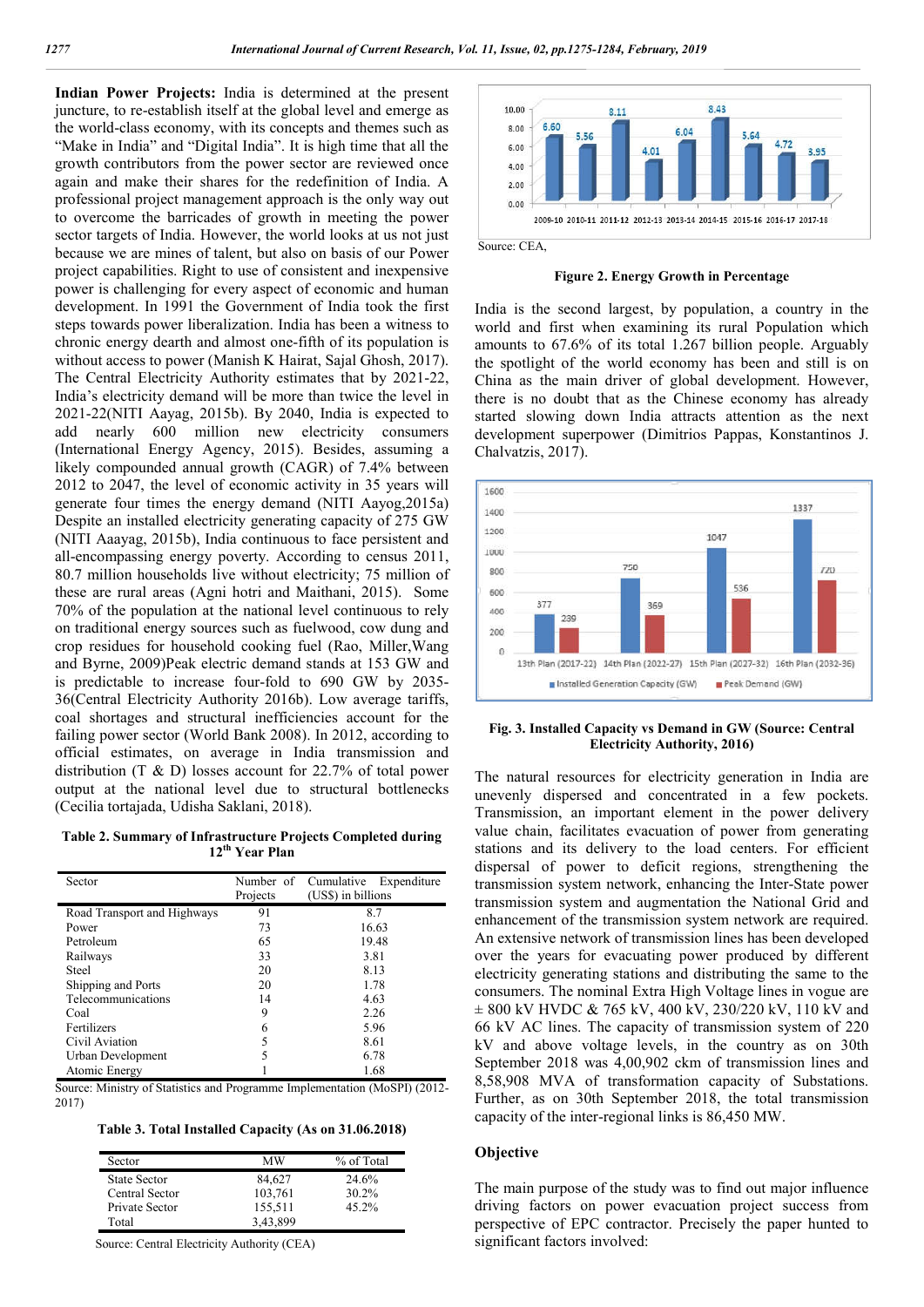- Consider the business strategy, contractual aspects, Project Risk, Stakeholder, Infrastructure facility at project site and information technology on power evacuation projects.
- Inspect the challenge of management and making framework of key driving factors.

### **MATERIALS AND METHODS**

The study was used in both descriptive and survey deign. Descriptive research was used by following journal, since it helped to identify the nature of influence factors play on the power projects (Generation, Transmission & Substation and distribution), and other construction, infrastructure projects.

- International Journal of Project Management
- Procedia Social and Behavioral Sciences
- Energy Procedia
- Procedia Engineering
- Journal of Economics and Sustainable Development
- Project Management Journal
- Journal of Enterprise Information Management
- Journal of Accounting & Organizational Change
- Construction Innovation
- India Renewable and Sustainable Energy Reviews
- International Journal of Engineering Research & Technology

Survey techniques support to collect significant information from different organization (Owner and contractor) through questionnaire.

### **Literature Review**

The sector accounts for 9.3% of the number of projects under implementation and 21.8% of the projects by value. Projects mainly are for setting up thermal power plants, hydro power projects, grid strengthening and transmission network for the sector. 49 projects or 54% of the projects under implementation are facing time overrun w.r.t. latest schedule. 48 projects out of 121 projects being implemented are facing cost overrun.

**Table 4. A Big Picture of Project Management**

| Total number of projects               | 1.304                   |
|----------------------------------------|-------------------------|
| Original cost                          | Rs. 16, 21, 994.6 crore |
| Anticipated/Revised cost               | Rs. 18,38,702.4 crore   |
| Number of projects on schedule         | 321                     |
| Delayed projects                       | 262                     |
| Projects with cost overrun             | 343                     |
| Project w/t both time and cost overrun | 100                     |
| Source: CARE Ratings July11.2018       |                         |

Hendrickson and Au (1989) pointed out that the management process approach emphasizes the systematic study of management by identifying management functions in an organization and then examining each in detail. There is general agreement regarding the functions of planning, organizing and controlling. Success factors are those inputs to the administrative framework that lead straightforwardly or in a way to the prosperity of the projects (Cookie-Davies, 2002). Treated earlier as a subcategory to production, engineering, and operation management areas, project management is a combination of several disciplines including business and

management (Gauthier & Ika, 2012). The organization uses project management to realize business objectives and goals crucial for the success of the organization (Kerzner, 2010). Success factor identification methodologies have been applied practically in several fields such as marketing (Albers, 2010; Kalka, 1996), customer relationship management (Li Kam Wa, 2001), supply chain management (Röderstein, 2009; Schmidt, 2007), information systems (Rockart, 1982), research and development (Trommsdorff, 1990) or strategy (Ganesh & Mehta, 2010; Göttgens, 1996; Grimm, 1983). Several interviewed experts argued that lack of experience or risky business strategies were the main factor for project delays rather than external circumstances beyond the control of the project developer. The perfect bidding strategy does not exist (McCaffer, 1993). According to Singh &Shoura (1996), bidding is a "scientific game." Good judgment, skill, and intuition all play a major role and the outcome is uncertain until everything is finished. No strategy will ever work perfectly 100% of the time, and McCaffer (1993) and Pratt (2004, p. 32) both say that these tools are to be used only as aids and should not replace good judgment or take over the process. The backbone to any bidding strategy is an extensive knowledge of historical bids, knowledge of competitors, and practice. The investment and future cash flows for each compliance option are characteristically different for different industrial units, and the stochastic behaviour of market parameters resulting in uncertain compliance cost often stands out as a real challenge for the unit in devising an optimal compliance strategy (Baldursson and Von der Fehr, 2004).

Practical experiences of auctions are however ambiguous. Various scientific evaluations highlight that some awarded projects do not reach commercial operation by the agreed deadline or are abandoned at some point after the auction (Bayer *et al*., 2016; del Río and Linares, 2014; Lucas *et al*., 2015; Lucas and Gómez, 2017). Aggressive bidding by participants without adequate diligence is a problem. In such cases subsequently, on better understanding of the issues, the project may be stalled or even abandoned by the bidder, forcing delays and additional costs, Satya Narain Gupta, general secretary, Electric Power Transmission Association said (Financial Express,2013)."Contract strategy is an integral part of the project management decision making process because the development of a contract strategy for any project should comprise a thorough assessment of the choices available for the implementation and management of design and construction". Perry (1985) has also given his views on the nature of an effective contract strategy. The Traditional Project Management is mostly focused on planning and process and oriental towards tools and techniques. Planning and controlling the project schedule and budget are typically perceived as the central and sometimes the only activity needs to make success the projects. In most industries, improvements in performance depend on identified opportunities and innovations (Davies *et al*., 2014); however, the construction industry is still struggling with the idea of seizing potential opportunities in projects to overcome poor performance. According to Rezak (2011), "In too many organizations today, business acumen is a missing leadership competency. Managers without business acumen lack an in-depth understanding of how their actions impact the company's profitability; they struggle to articulate and execute on strategy. "Various strategies can integrate knowledge from construction into design. One of the evolving strategies is early contractor involvement (ECI) (K. Molenaar, J. Triplett, J. Porter, S. DeWitt, G. Yakowenko,2007). Contractor is one of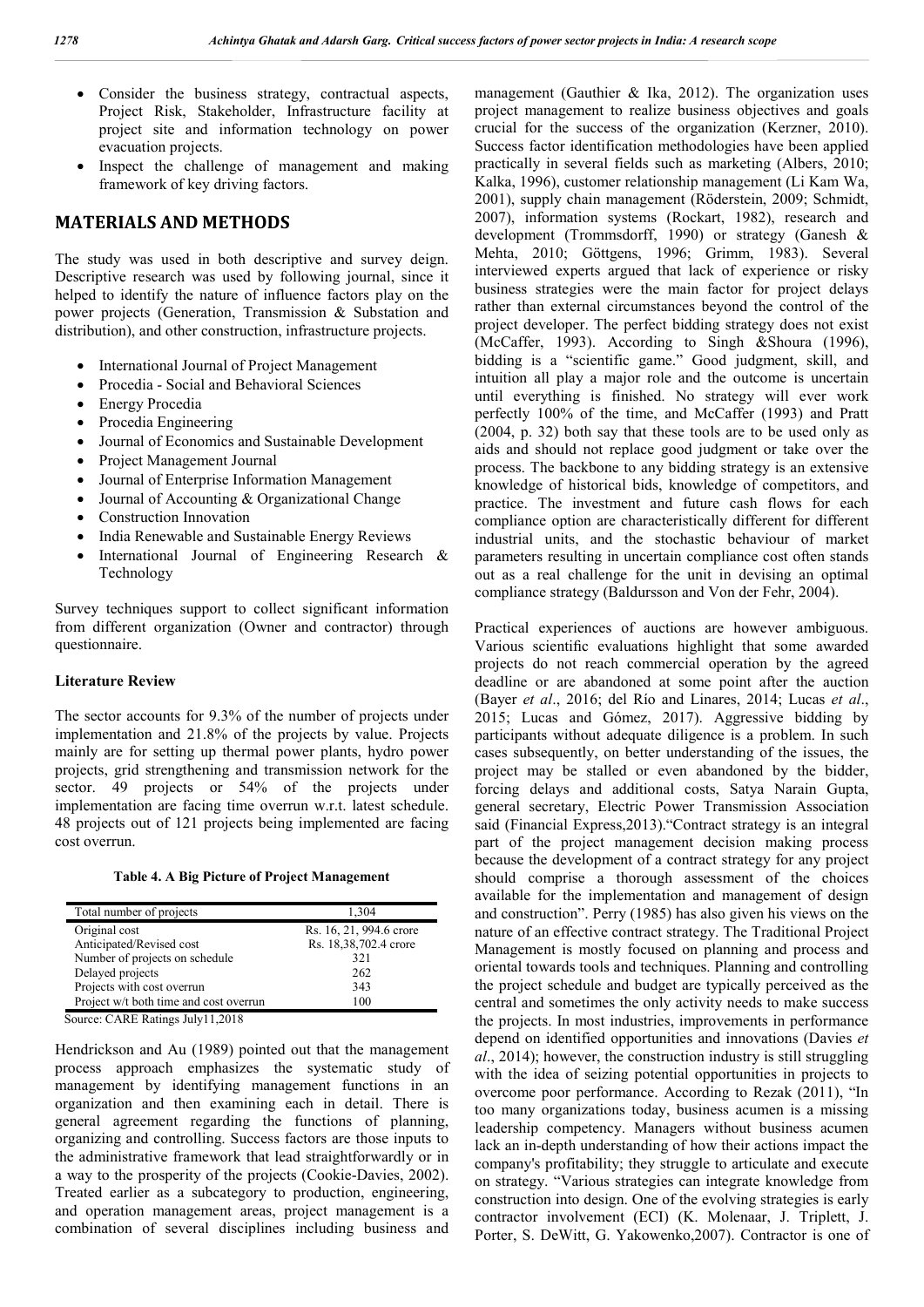the major stakeholders who can significant contribute towards project success. ECI is all about involving the contractor in the early stage of project development to get assistant in planning and buildability by working together as a team with owner and consultant (M. Rahman, A. Alhassan,2012). It also allows the contractor to engage in the front-end phase. ECI has three major advantages. The first one is, it contributes for better relationships. The second one is, it increases understanding among parties. The last one and probably the most important one is, it decreases the potential of adversarial relationships since the approach demands frequent interaction and communication. Several interviewees discussed the competence of the contractors that are involved in the early phases as another major success factor of ECI. When a client involves contractors at early phases of a project, then the aim of the client is to benefit from the experience that the contractors have from other similar projects. Consequently, the contractor should be qualified and be able to contribute (Paulos Abebe Wondimuab, Eyuell Hailemichaelc, Ali Hosseinia, Jardar Lohnea, Olav Torpa, Ola Lædrea 2016)

Reducing scope creep, improving the scope of work documentation, and the inclusion of sustainable building materials improved social change efforts within affected communities (Zuchowski, 2015). Reducing the liability for engineers increased the likelihood that project leaders included sustainable practices within the scope management strategy (Russell-Smith &Lepech, 2015). Scope management are processes required to ensure the project includes all the work and only the work that is required to complete the project successfully, deliverables include: scope statement; work breakdown structure and formal acceptance (Horine, 2013).Assaf and Al-Hejji (2006) further conducted a survey on 73 causes of delay in large construction projects, and the result showed that the most common cause of delay was "change order". The high voltage power transmission and substation projects construction includes manifold complex phases, such as project approval, viability study, design, creation, handing over, *etc*. It is a multi faceted procedure with an extended investment sequence, massive investment scale, latest technology requirement and a complex location. A complex and uncertain construction environment may create uncertainties for a project as well as affect project advancement and quality PT projects face various risk factors such as society, policy and law, normal environmental, management and technical risks. Freedman and Katz (2007), accomplishing universal projects with diverse legal, political, cultural, social and infrastructural settings are extra complicated comparatively completing projects in the domestic environment. State-of-the-art research has recognized risk management as a salient part of managing projects and their uncertainty (Turner, 2009; Lehtiranta, 2014).

Many researchers explored that managing risks in real estate and construction projects has been recognized important in order to achieve the project objectives in terms of time, cost, quality, safety and environmental sustainability etc. (Akintoye and Macleod, 1997; Zou *et al*. 2007; Iqbal *et al*. 2015). Speed of construction, location of project, size of project, unfamiliarity of the client with the project etc. are some of characteristics of project which were taken into consideration before selecting the suitable risk response strategy for the risk event (Perry, 1986, p. 211). NITI Aayog, is government policy think tank in India and Manju and Sagar highlighted higher financial and investment risks and lack of expertise in financial

institutions for funding renewable energy projects make it commercially risky to start large-scale renewable energy projects in developing countries such as India. Decarbonization of electricity sector by 2050 with require the deployment of clean energy technologies, which may make electricity unaffordable, poor grid relatively due to the increased share of renewable and possibly shortage of certain materials (Sourabh Jain, Nikunj Kumar Jain, W.Jamie 2018). Site accidents not only harm individuals and consume time, but also it is observed that productivity of labour reduces significantly after an accident. Time is also wasted in attending to accidents and replacing the injured person by a person with lesser or irrelevant skills. The Bureau of labour Statistics (2010a) estimated that among the 192 recorded electrocution fatalities in 2008, 53% involved T&D workers who contacted overhead power lines and the National Institute for Occupational Safety and Health (2009) documented that 80% of fatalities among linemen have occurred due to direct contact with T&D power lines. This injury rate caused the Bureau of labour Statistics (2010a, b) to classify T&D line construction and maintenance as one of the most dangerous jobs in the American economy (Alex Albert, Matthew R. Hallowell, 2013). Health and safety have been identified as a parameter which should be used along with the traditional parameters: cost, quality and time, to measure the success of projects. The reasons for considering safety and health are human factor, legislation and financial issues (Adan, 2004). Unfortunately, health, safety and the environment are often neglected on construction sites and rarely managed. Construction workplaces the workers are exposed to hazards of occupational diseases and injuries and the adverse effects of excessively long hours of work. OSHA (2007) requires the use of personal protective equipment (PPE) to reduce employee exposure to hazards when engineering and administrative controls are not feasible or effective in reducing these exposures to acceptable levels. Cotton *et al*., (2005) noted that the institutional and legal governance frameworks on occupational health and safety in developing countries have little impact.

Land acquisition in India is governed by the Right to Fair Compensation and Transparency in Land Acquisition, Rehabilitation and Resettlement Act, 2013 (LARR). Acquiring land, in India, for power project development is a very cumbersome process and requires lots of clearance from various departments like forest department, National Green Tribunal (NGT), ministry of rural development, etc. There are many examples where projects have been delayed or even moved to some other locations due to difficulties in land acquisition. Apart from this, according to Resettlement and Rehabilitation (R & R) Policy, 2007, it is the responsibility of the developer to provide compensation to the displaced communities and thus increases the financial burden on the developers. (Pushpendra Kumar Singh Rathorea, Shailendra Rathoreb, Rudra Pratap Singha, Sugandha Agnihotric). Communication is a crucial part of our everyday life, and the whole world spins around it. Lasswell's Maxim defines communication as "who says what to whom in what channel with what effect" (Lasswell, 1948; p. 216). Communication is a critical instrument in the area of project management (Rajkumar, 2010). Meredith and Mantel (2006) found that utilizing information technology (IT) has major impact in solving all difficulties, which may appear during project life cycle phases, by presenting a crucial computer application, project management software such as, which may help in decreasing the time and cost that are required to use precise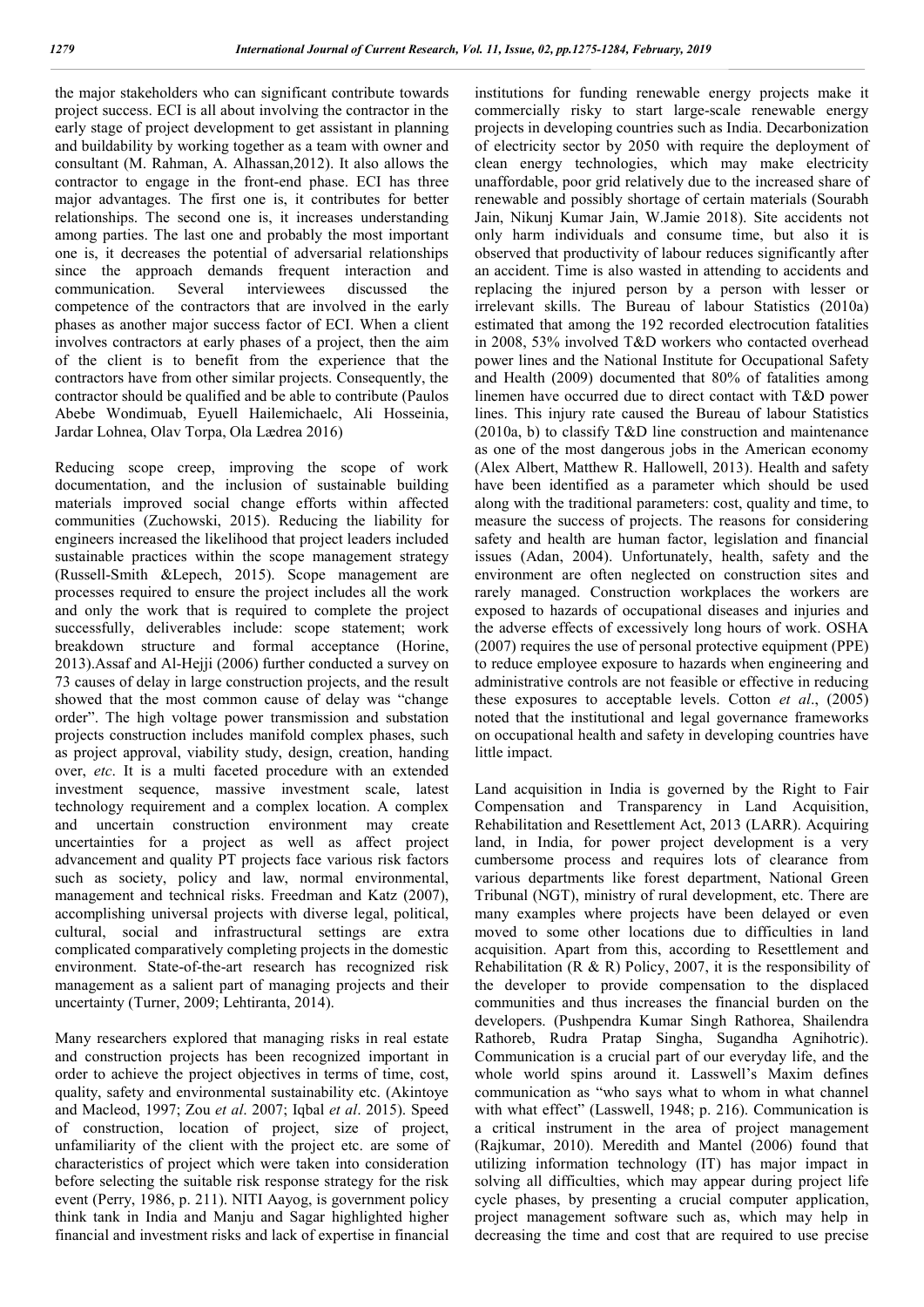clarifications for project planning, scheduling, monitoring, and controlling.

mainly responsible for this issue. Improper risks estimation is measured as major serious causes of estimation error.

**Table 5. Summaries the factors initiating delay in power generation, power distribution and power transmission**

| Project Type                                   | <b>Influence Factors</b>                                                                                                                                                                                                                                                                                                                                                                                                                                                                                                                                                                                                                                                                                                                  | Common Factor for Power and other construction                                                                                                                                                                                                                                                                                                                                                                                                                                                                                                        |
|------------------------------------------------|-------------------------------------------------------------------------------------------------------------------------------------------------------------------------------------------------------------------------------------------------------------------------------------------------------------------------------------------------------------------------------------------------------------------------------------------------------------------------------------------------------------------------------------------------------------------------------------------------------------------------------------------------------------------------------------------------------------------------------------------|-------------------------------------------------------------------------------------------------------------------------------------------------------------------------------------------------------------------------------------------------------------------------------------------------------------------------------------------------------------------------------------------------------------------------------------------------------------------------------------------------------------------------------------------------------|
| Power Generation                               | Delay due to inter-state aspects; Delay in issue of authorization by<br>Central/State authorities; Delay in foreign currency tie-up; Land<br>acquisition and rehabilitation; Delay in procurement of equipment; Delay<br>in delivery of equipment due to failure of supplier to keep up schedule and<br>Difficulties in transporting, equipment to site;                                                                                                                                                                                                                                                                                                                                                                                  | Bad weather; Poor communication and coordination<br>among the project parties; Major change in the scope<br>of work; Inadequate investigation before finalizing<br>technical project report; Change in key personnel in<br>the course of advance planning and execution;<br>Strategic Planning, Clear Object of Projects; Too<br>many change orders from owner; Contractor cash<br>Flow; Site accidents; Price escalation; ineffective site<br>and<br>supervision by contractors<br>management<br>Unskilled.<br>workforce; Progress<br>payments<br>to |
| <b>Power Distribution</b>                      | Tedious review process of government agencies; Over-subjective<br>explanation of regulations by government officer; Unfinished land usage<br>changes; Improper review on applicable regulations, omissions or errors in<br>estimate; Long acquisition duration for architectural permissions; Delay<br>due to other construction projects and public resistance; Lack of awareness<br>among villagers for taking new connections; Delay in finalization of BPL<br>lists by some states; Very poor upstream rural electricity infrastructure in<br>some states; Delays in Panchayat certificates for village electrification as<br>per revised definition; The customers change their priorities for reasons<br>attributable to Political: | contractors or other project parties by the client;                                                                                                                                                                                                                                                                                                                                                                                                                                                                                                   |
| Power<br>Transmission<br>(Line and Substation) | Multi Land owner; Priority for obtaining the Forest Approvals; Timely<br>Approvals from other statutory authorities like Railways; Irrigation, etc.;<br>Stores are to be planned to meet the execution requirements; Diversified $\&$<br>Wide spread distributed Project Area; Extreme Climatic Conditions; Daily<br>Commute to Site; Equipment storage at scattered land; Material transport<br>at transmission line tower; Control and protection scheme change during<br>execution in substation; Improper technical study in bidding stage for<br>substations projects;                                                                                                                                                               |                                                                                                                                                                                                                                                                                                                                                                                                                                                                                                                                                       |

India has historically failed to meet its power sector targets by a significant margin and with tremendous opportunities ahead; the power sector continues to be affected by the shortfall both on generation as well as transmission side (Durgesh Kumar Dubey, 2015). India has recently introduced a market-based energy efficiency policy―Perform Achieve Trade―PAT with the primary objective of stimulating investment to enhance energy efficiency in energy-intensive sectors (BEE, 2011; Bhattacharya and Kapoor, 2012). The scheme allows several alternative compliance options in a cost-effective manner. Under the clean-coal initiative, Government of India mandates the use of clean coal with an ash content of at least 34% in the thermal power sector (MoEF, 2014; TERI, 2015; Dzonzi-Undi *et al*., 2016). The various policies have been proposed in generation and Transmission is currently different implementation stages to overcome the power shortfall in India. However, the big challenge is to make success the project in view of Operation, Tactical and strategy.

The power sector in India has been plagued with a set of problems for meeting the planned targets. One of the major reasons for the delay of a project as experienced by NTPC is non-completion civil work in time. One of the major reasons attributed to non-compliances of schedules is the labour unrest and union strike (Dr D K Chowdhury, 2014). There is the general observation that power project as the construction sector is a long-term trouble for cost overrun and slippage of schedule. The main reason for slippage of power projects are the slow to the progress of civil works, poor geology, flash flood, local agitation, law and order problem, shortage of talent manpower, difficult site conditions, stakeholder expectation etc. (Durgesh Kumar Dubey, 2015). Cost overrun in power plant project is a common universal problem. Inaccurate estimation during primary stage budgeting of the project is

Any surge in worker wages or delayed progress payments from a project client would create cash flow problems to the concerned contractor. In such a case, the client may enter legal dispute with the contractor and must re-tender to search for an alternative contractor (El-Razek *et al*. 2008). "Poor site management and supervision skills" is another important factor that contributes to construction delay. Site management is related to material distribution, commitment of site employees, project monitoring and communication between project parties (Enshassi *et al*. 2009).There is a consensus that shortage of talent in the construction sector is a long-term problem and is likely to continue to push up project costs and risks. The flow of talent into construction and power sector has been gradually drying up as candidates have sought an alternative – and often more lucrative – career options. (Durgesh Kumar Dubey, 2015)

## **DISCUSSION**

After reviewing the 97nos literature from power generation, transmission, distribution, construction, infrastructure, Private Public Partnership etc.; it was identified that hardly studies pointed explicitly at the grounds of influence factor which impact the delay in power-related "power transmission and substation" projects. In contrast to construction project delay attributes, Table 5 summaries the factors initiating delay in power generation, power distribution and power transmission (Line and Substation) projects. It is found that Power generation projects time overrun major factors are different from other construction projects. This is because power project is very complex project compare to other non-power linear construction projects. The main factors of power project are different from encumbrance free land, interstate co-ordination, price variation clause, frequent change scope, mange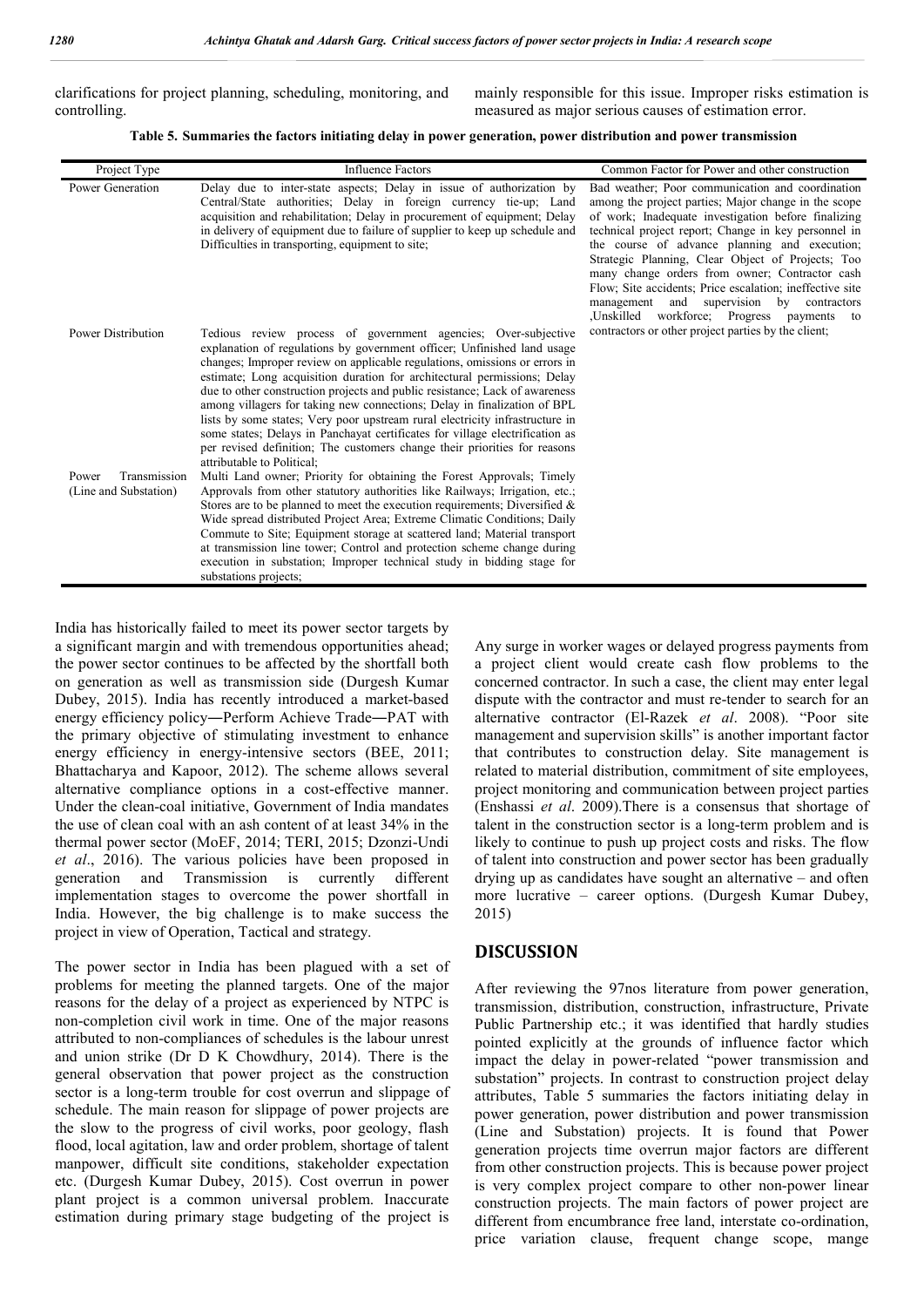government officer and local people, application of information technology etc. Power distribution projects is also different from non-power linear construction projects.

expedite approval of design and drawing, prevent scope creep by avoiding scope change, proper site supervision and procurement in time.

#### **Table 6. Grouping of some influence factors at power transmission and substation projects.**

| Groups                     | Factors                                                                                     | Sources                                           |
|----------------------------|---------------------------------------------------------------------------------------------|---------------------------------------------------|
| <b>Business Strategy</b>   | Strategic Areas that the industry is addressing in a positive manner.<br>➤                  | Betty W. Y. CHIUa, Joseph H. K.                   |
|                            | Strategic areas that the industry needs to address with greater emphasis.<br>⋗              | LAIb(2017); Siti Fairus Zakaria,<br>Rosli         |
|                            | The impact on size on strategic management<br>⋗                                             | Mohamad Zin, Ismail Mohamad,<br>Saeed             |
|                            | Clear objectives and understanding<br>⋗                                                     | Balubaid, Shaik Hussein Mydin, and EM             |
|                            | Control optimization<br>⋗                                                                   | Roodienyanto Mohd Rahim(2017); Paul S.            |
|                            | Strategic planning with project management                                                  | Chinowsky and James E. Meredith(2000)             |
|                            | Organizational structure<br>⋗                                                               |                                                   |
| <b>Contractual Aspects</b> | Price escalation clause<br>⋗                                                                | Goutom K. Pall1, Adrian J. Bridge1, Martin        |
|                            | Payment terms<br>⋗                                                                          | Skitmore, Jason Gray (2016); A.Shebob, N.         |
|                            | Claims for time extension<br>⋗                                                              | Dawood, R.K. Shah and Q. Xu (2012);               |
|                            | Delay in design and drawing approvals<br>➤                                                  |                                                   |
|                            | Type of Contracts<br>➤                                                                      |                                                   |
|                            | $\triangleright$ LD Clause                                                                  |                                                   |
| Risk Analysis              | $\triangleright$ Too many change orders from owner.                                         | Sweis $(2013)$ ;<br>Ghaleb<br>J.<br>Shabbab<br>Al |
|                            | $\triangleright$ Improper technical study by the contractor during the bidding stage.       | Hammadi1, M. Sadique Nawab(2016); A.              |
|                            | $\triangleright$ Delay in contractor payment.                                               | Shebob, N. Dawood, R.K. Shah and Q.               |
|                            | $\triangleright$ Frequent transfer of the officer in charge of implementation from customer | Xu(2012); Al-Ghafly (1999); Al-Momani             |
|                            | site.                                                                                       | (2000); Assaf et al. (1995); Assaf, Al-Hejji      |
|                            | $\triangleright$ Late decision by owner.                                                    | (2006); Chan, Kumaraswamy (1997); Doloi et        |
|                            | $\triangleright$ Finance problem of client.                                                 | al. $(2012)$                                      |
|                            | $\triangleright$ Cash flow of electrical contractor.                                        |                                                   |
|                            | > Poor economic conditions, (currency, inflation rate, est.).                               |                                                   |
| Stakeholder Perspective    | $\triangleright$ Lack of communication between parties                                      | Siti Fairus Zakaria, Rosli Mohamad Zin,           |
|                            | $\triangleright$ Labour disputes                                                            | Ismail Mohamad, Saeed Balubaid, Shaik             |
|                            | $\triangleright$ Labour strikes                                                             | Hussein Mydin, and EM Roodienyanto Mohd           |
|                            | $\triangleright$ Top management support                                                     | Rahim (2017); Doloi et al. (2012); El-Razek et    |
|                            | $\triangleright$ Local support                                                              | al. (2008); Semple et al. (1994); Sweis et al.    |
|                            | $\triangleright$ Early engage contractor                                                    | (2008)                                            |
|                            |                                                                                             | Dr D K Chowdhury, (2014)                          |
| Infrastructure Facilities  | $\triangleright$ Land acquisition                                                           | A. Shebob, N. Dawood, R.K. Shah and Q. Xu         |
|                            | External work due to public agencies (roads and public services)                            | (2012); NaveenUpretia, Raju Ganesh Sunderb,       |
|                            | $\triangleright$ Adverse impact of on ecological environment                                | Narendra N. Daleic, Sandeep Gargd(2018);          |
|                            | $\triangleright$ Forest clearance                                                           | Zhen-Yu Zhao, Yu-Long Chen, Heng Li               |
|                            | $\triangleright$ Logistics                                                                  |                                                   |
|                            | $\triangleright$ Shortage of construction material                                          |                                                   |
|                            | $\triangleright$ Right of way                                                               |                                                   |
| Information<br>technology  | $\triangleright$ project Management information system                                      | D K Choudhury (2014); Akram Jalal Karim           |
| Application                | $\triangleright$ Decision support System (DSS)                                              | (2011); FrederikAhlemann (2009)                   |
|                            | $\triangleright$ Enterprise resource planning (ERP)                                         |                                                   |
|                            | <b>System Analysis</b><br>⋗                                                                 |                                                   |
|                            | $\triangleright$ E-bidding                                                                  |                                                   |
|                            | $\triangleright$ Supply chain Management (SCM)                                              |                                                   |

The presence of high voltage power line transmission and substation are significantly different from non-power linear construction projects. Transmission line scope and substations equipment are significantly different. As such it is certainly specific influence factor beyond the others projects and therefore, the need for a dedicated empirical study into interconnection and the relationship between the influence factors inpower transmission projects is convincing and the model should be developed over the lifecycle of a project. In terms of some tentative recommendations for Power transmission projects to avoid delays based on the literature reviewed in this study. As Table-6, Grouping of some influence factors was not discussed at power transmission and substation projects.

### **Recommendation**

Some influence factor which impact delay and cost overrun of project, are considered unavoidable like multi owner encumbrance free land acquisition, hilly terrain, forest clearance etc. As such we focus recommendation based on the group, like effective communication, application Decision support system, Enterprise resource planning, making cleared objective, bidding strategy, implement project site safety rules,

## **Conclusion**

This review has provided insights into strategic aligned with project management, the probable risks, contractual aspects uncertainties, involvement of stakeholder in earlier stage, project infrastructure facilities and information technology application encountered in the implementation of Power transmission (Line and substation) projects and their timely completion. The review also provided insight into the influence factors in power generation, power distribution and non-power linear construction projects and presents the keystone for further study of the influence factors negative impact in Power Transmission projects India. Power Transmission is an essential part of every power system, consequently a foremost inspiration of this review is in its dynamic potential for the improvement of upcoming human civilisation.

### **REFERENCES**

Aayushi Gupta, Mahesh Chandra Gupta, Ranjan Agrawal 2012. Identification and ranking of critical success factors for BOT projects in India; Management Research Review Vol. 36 No. 11, pp. 1040-1060.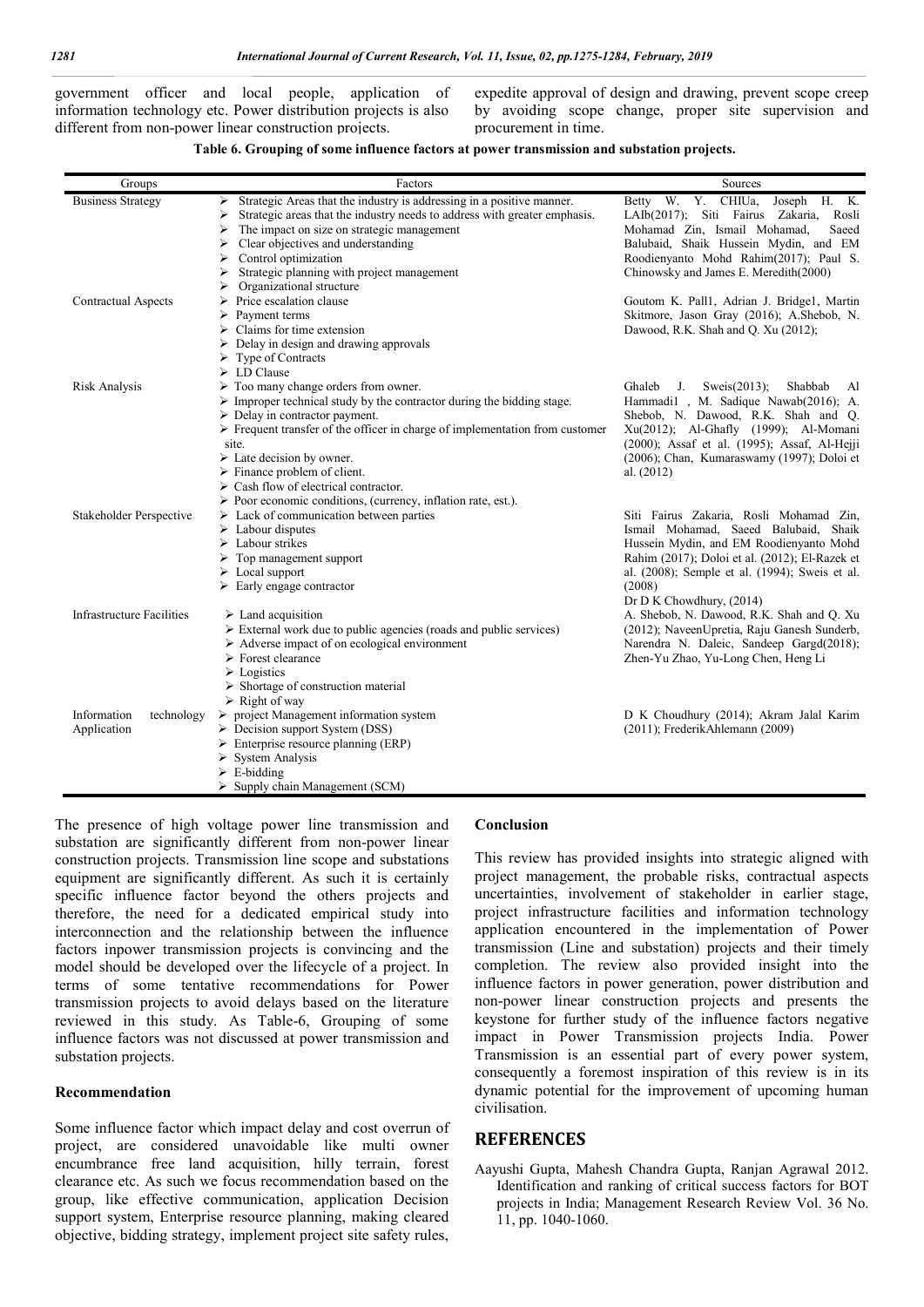- Abdulrahman B. Alotaibi 2016. Project Management Practice: Redefining Theoretical Challenges in the 21st Century; *Journal of Economics and Sustainable Development* Vol.7, No.1, pp 93-99
- Adoko, M. T., Mazzuchi, T. A. and Sarkani, S. 2015. Developing a cost overrun predictive model for complex systems development projects; *Project Management Journal,* Vol. 46(6), pp 111–125
- Ahern, T., Byrne, P. J., & Leavy, B. 2016. Root metaphors for the management of projects: toward a knowledge-based view; *Project Management Journal,* Vol. 47(3), pp 109–123.
- Ahiaga-Dagbui, D. D., Love, P. E. D., Smith, S., & Ackermann, F. 2017. Toward a Systemic View to Cost Overrun Causation in Infrastructure Projects: A Review and Implications for Research; Project Management Journal, Vol. 48(2), pp 88–98.
- Akash Kumar Shukla, K. Sudhakar, Prashant Baredar, Rizalman Mamat, 2017. Solar PV and BIPV system: Barrier, challenges and policy recommendation in India, *Renewable and Sustainable Energy Reviews* vol. 82, issue P3, pp 3314-3322
- Algeo, C. 2014. Exploring project knowledge acquisition and exchange through action *research; Project Management Journal,* Vol. 45(3), pp 46–56.
- Ameesh Kumar Sharma, N.S. Thakur, 2017. Energy situation, current status and resource potential of run of the river (RoR) large hydro power projects in Jammu and Kashmir; India Renewable and Sustainable Energy Reviews Vol.78 pp 233– 251.
- Andreas Wibowo Hans Wilhelm Alfen 2015. "Government-led critical success factors in PPP infrastructure development"; Built Environment Project and Asset Management, Vol. 5 Iss 1 pp. 121 -134.
- Aniruddh Mohan, Kilian Topp, 2018. India's energy future: Contested narratives of change; Energy Research & Social Science Vol. 44, pp 75–82.
- Ankur Omer, Smarajit Ghosh, Rajnish Kaushik, 2013. Indian power system: Issues and Opportunities; *International Journal of Advanced Research in Electrical, Electronics and Instrumentation Engineering* Vol. 2, Issue 3, pp 1089-1093.
- Anna-Maija Hietajärvi, Kirsi Aaltonen, Harri Haapasalo, 2017. "Opportunity management in large projects: a case study of an infrastructure alliance project"; Construction Innovation, Vol. 17 Issue: 3, pp.340-362.
- Antonio G. Sanjuana, Thomas Froeseb, 2013. The Application of Project Management Standards and Success Factors to the Development of a Project Management Assessment Tool; Procedia - Social and Behavioral Sciences Vol. 74 pp 91 – 100.
- Asbjørn Rolstadås Iris Tommelein Per Morten Schiefloe Glenn Ballard 2015. Critical drivers of megaprojects success and failure; *Procedia Engineering* Vol. 122 pp 71 – 80.
- Asbjørn Rolstadås Iris Tommelein Per Morten Schiefloe Glenn Ballard, 2014."Understanding project success through analysis of project management approach"; International Journal of Managing Projects in Business, Vol. 7 Iss 4 pp. 638 – 660.
- AssaAmiril, Abdul HadiNawawi, RoshanaTakim, Siti Nur Farhana Ab. Latif 2014. Transportation Infrastructure Project Sustainability Factors and Performance; Procedia - Social and Behavioral Sciences Vol.153 pp 90 – 98.
- Bengtsson, M. and Lindkvist, L. 2017. Mapping the Road to Future Projects: Road mapping as a Balancing and Transformation Process; Project Management Journal, Vol.48 (2), pp39–54.
- Benjamin Bayera, Lennart Bertholdb, Bruno Moreno Rodrigo de Freitasc, 2018. The Brazilian experience with auctions for wind power: An assessment of project delays and potential mitigation measures; *Energy Policy* 122 pp 97–117.
- Betty W. Y. CHIU, Joseph H. K. LAI 2017. Project Delay: Key Electrical Construction Factors in Hong Kong*; Journal of*

*Civil Engineering and Management*, Volume 23(7): Pp 847– 857.

- Boonstra, A., Offenbeek, M. A. G., & Vos, J. F. J. 2017. Tension Awareness of Stakeholders in Large Technology Projects: A Duality Perspective; *Project Management Journal,* Vol.48 (1), pp19–36.
- Collyer, S. 2016. Culture, Communication, and Leadership for Projects in Dynamic Environments; *Project Management Journal,* Vol. 47(6), pp 111–125.
- D K Choudhury 2014. Project Management Information System for Construction of Thermal power plant: a case study with special reference to National Thermal Power Corporation Limited, India; *International Journal of Engineering Research &Technology* (IJERT), Vol 3 issue 3 pp 2352-2377.
- Dimitrios Pappas, Konstantinos J. Chalvatzis, 2017. Energy and Industrial Growth in India: The Next Emissions Superpower; Energy Procedia Vol. 105 pp 3656 – 3662.
- Dubem I. Ikediashi, Stephen O. Ogunlana and Abdulaziz Alotaibi 2014. Analysis of Project Failure Factors for Infrastructure Projects in Saudi Arabia: A Multivariate Approach; Journal of Construction in Developing Countries, Vol. 19(1), pp 35–52.
- Durgesh Kumar Dubey (2015), Issues and challenges in electricity sector in India; The Business & Management Review, Vol 5 No. 4., pp 132-139.
- F.F Wu, F.L. Zhengb,c, F.S. Wena 2006. Transmission investment and expansion planning in a restructured electricity market; Energy 31 pp 954–966
- Fernando Tobal Berssaneti, Marly Monteiro Carvalho, 2014. Identification of variables that impact project success in Brazilian companies; *International Journal of Project Management* Volume 33, Issue 3pp 638-649
- Gilberto Francisco de Oliveira, Roque Rabechini Jr 2019. Stakeholder management influence on trust in a project: A quantitative study; *International Journal of Project Management* 37 pp 131–144.
- Goutom K. Pall, Adrian J. Bridge, Martin Skitmore, Jason Gray 2016.Comprehensive review of delays in power transmission projects; IET Generation Transmission & Distribution Volume 10, Issue 14 pp-3393 – 3404
- Government of India Ministry of Power Central Electricity Authority New Delhi Power Sector Jan-2018
- Henrique Castro, Marly Monteiro de Carvalho 2007. Project management best practices implementation: critical issues in telecommunication companies; Production and Operations Management (POMS) Conference Vol. 5 no. 1 pp 41-50.
- Iman Attarzadeh Siew Hock Ow 2008. Project Management Practices: The Criteria for Success or Failure; Communications of the IBIMA Vol. 1, pp 234-240
- Jesse Kivilä, Miia Martinsuo, Lauri Vuorinen, 2017. Sustainable project management through project control in infrastructure projects; *International Journal of Project Management,* Vol. 35, Issue 6, pp 1167-1183.
- Joseph Kaggwa Ssegawa Mark Muzinda ,2016. "Using RBM approach in managing projects beyond the development sector"; *International Journal of Managing Projects in Business,* Vol. 9 Iss 2 pp. 337-363.
- Julien Pollack, ChivonneAlgeo2016. "Project managers' and change managers' contribution to success"; *International Journal of Managing Projects in Business,* Vol. 9 Issue: 2, pp.451-465
- Jyoti P Gupta and Anil K Sravat, 1998. Development and project financing of private power projects in developing countries: a case study of India; *International Journal of Project Management* Vol. 16, No. 2, pp. 99-105, 1998
- Iyer,K.C Aditi Rajbansh, 2017. Evaluation of Schedule Performance of Indian Highway Projects: Project Management Research and Academia, pp-265-283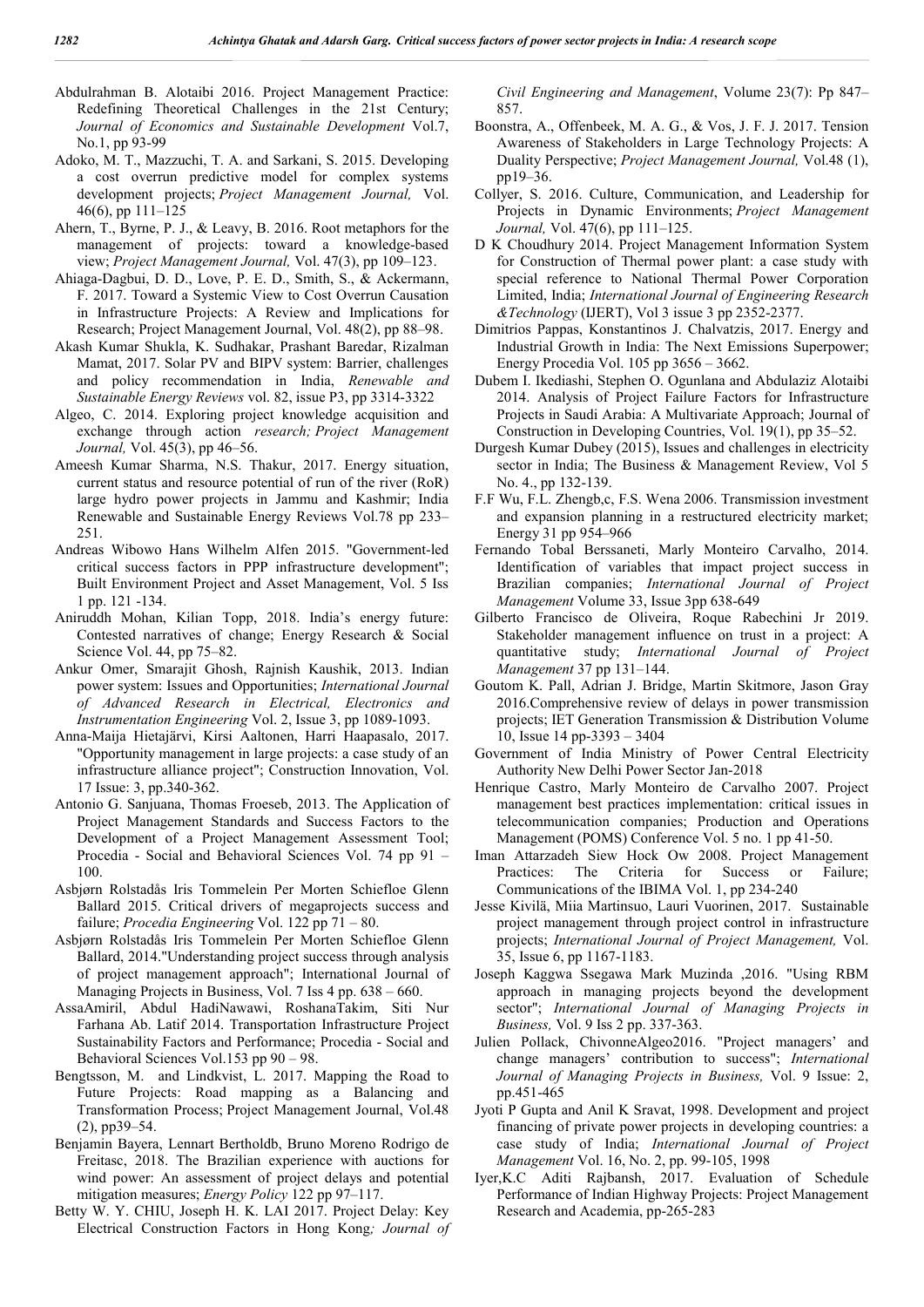- Kate Davis 2017. An empirical investigation into different stakeholder groups perception of project success; *International Journal of Project Management* 35 pp 604–617.
- Kvalnes, Ø. 2016. Living with the unknown unknown: uncertainty in projects; Project Management Journal, Vol. 47(3), pp 101– 108.
- Liu, J. Y.-C. & Chiu, G. C.-T. 2016. Influence of Project Partnering on Stakeholder Role Ambiguity and Project Manager Risk Perception in *Information Management System Projects; Project Management Journal*, vol. 47(6), pp 94–110.
- Locatelli, G., Mikic, M., Kovacevic, M., Brookes, N. J., & Ivanisevic, N. 2017. The Successful Delivery of Megaprojects; A Novel Research Method; *Project Management Journal,*Vol.48(5), pp 78–94
- Love, P. E. D., Ackermann, F., Smith, J., Irani, Z., & Edwards, D. J. 2016. Making sense of rework causation in offshore hydrocarbon projects; Project Management Journal, Vol. 47(4), pp 16–28.
- Ganga M Prasanna, S Mahammed Sammer, G Hemavathi, 2014. Financial analysis of Solar photovoltaic Power Plant in India;*IOSR Journal of Economics and Finance* pp 9-15.
- Cullen, M.D.M. Calitz, A.P. N. Nel 2015. Project Management for Strategic Management Implementation in the Energy Sector; Researchgate.net/publication/282442343, conference paper.
- Manish Kumar Hairat, SajalGhosh2017.100GW Solar Power in India by 2022-A critical Review; *Renewable and Sustainable energy Reviews* Vol. 73 pp1041-1050.
- Mark Allen, Del Alleyne, Crystal Farmer, Angela McRae, Charles Turner 2014. A Framework for Project Success; *Journal of IT and Economic Development* Vol. 5(2), pp 1-17.
- Martens, M. L. and Carvalho, M. M. 2016. Sustainability and Success Variables in the Project Management Context: An Expert Panel; *Project Management Journal,* Vol. 47(6), pp 24–43.
- Md. Asrul Nasid Masroma, Mohd HilmiIzwan Abd Rahima,Sulzakimin Mohameda, Goh Kai Chena, Riduan Yunusb, 2015. Successful criteria for large infrastructure projects in Malaysia; Procedia Engineering Vol. 125 pp 143 – 149.
- Mladen Radujkovića, Mariela Sjekavicab, 2017. Project Management Success Factors; Procedia Engineering Vol. 196 pp  $607 - 615$ .
- Mohammed H. Albadia, Yousuf M. El-Rayanid, Ehab F. El-Saadanyb,c, Hisham A. Al-Riyamie, 2018. Impact of solar power projects on LMP and transmission losses in Oman; Sustainable Energy Technologies and Assessments 27 pp 141– 149.
- Muhammad Saiful Islam, Madhav Nepal 2016. A Fuzzy-Bayesian Model for Risk Management in Power Plant projects; Procedia Computer Science Vol. 100 pp 963 – 970.
- Neringa Gudienėa, Audrius Banaitisa, Nerija Banaitienėa, Jorge Lopesb, 2013. Development of a Conceptual Critical Success Factors Model for Construction Projects: a Case of Lithuania; Procedia Engineering Vol. 57 pp 392 – 397.
- Nichar R. Sahoo, Pratap K. J Mohapatra, Biswajit Mohanty 2017. Compliance Choice analysis for Indian's Thermal Power sector in the market-based energy efficiency regime, Energy Policy Vol. 108 pp 624-633.
- Nick Hadjinicolaou, Jantanee Dumrak, 2017. Investigating Association of Benefits and Barriers in Project Portfolio Management to Project Success; Procedia Engineering Vol. 182 pp 274 – 281.
- Nurul Afida Isnaini Janipha, Faridah Ismail 2013.Conceptualisation of Quality Issues in Malaysian Construction Environment; Procedia - Social and Behavioral Sciences Vol.101 pp 53 – 61.
- Odimabo, O. O., C. F. Oduoza, 2013. Risk Assessment Framework for Building Construction Projects' in Developing

Countries; *International Journal of Construction Engineering and Management*; Vol 2(5) pp 143-154.

- Olaniran, O. J., Love, P. E. D., Edwards, D., Olatunji, O. A., & Matthews, J. 2015. Cost overruns in hydrocarbon megaprojects: a critical review and implications for research; *Project Management Journal,* Vol. 46(6), pp 126– 138.
- Paulos Abebe Wondimuab, Eyuell Hailemichaelc, Ali Hosseinia, Jardar Lohnea, Olav Torpa, Ola Lædrea 2016. Success factors for early contractor involvement (ECI) in public infrastructure projects; *Energy Procedia* Vol. 96 pp 845 – 854.
- Pollyana Notargia como Mustaro and Rogério Rossi 2013, Project Management Principles Applied in Academic Research Projects; Issues in Informing Science and Information Technology Volume 10, pp 325-339.
- Preenithi Aksorn Chotchai Charoenngam, 2015. "Sustainability factors affecting local infrastructure project"; Facilities, Vol. 33 Iss 1/2 pp. 119 – 143.
- Purvis, R., Henry, R. M., Tams, S., Grover, V., McGregor, J. D., & Davis, S. 2016. The impact of residual risk and resultant problems on information systems development project performance; Project Management Journal, Vol. 47(4), pp 51– 67.
- Pushpendra Kumar Singh Rathore,Shailendra Rathore,Rudra Pratap Singh 2017. Solar power utility sector in India: Challenges and opportunities; Renewable and Sustainable Energy Reviews,vol. 81(P2), pp 2703-2713.
- Radek Doskoči, 2016. The Level of Use of Project Management Methods, Techniques and Tools and Their Impact on Project Success – Selected Region of Czech Republic;Periodica Polytechnica Social and Management Sciences, 24(1), pp. 14- 24.
- Rashid Maqbool, Ye Sudong2018. Critical success factors for renewable energy projects; empirical evidence from Pakistan; *Journal of Cleaner Production,*Vol. 195, pp 991-1002
- Reza Zandi Doulabia, Ehsan Asnaasharib, 2016. Identifying Success Factors of Healthcare Facility Construction Projects in Iran; Procedia Engineering Vol. 164 pp 409 – 415.
- Robert Osei Kyei Albert P.C. Chan, 2017. " Perceptions of stakeholders on the critical success factors for operational management of public-private partnership projects ";Facilities,Vol. 35 Issue: 1/2, pp.21-38,
- Robert Osei-Kyei, Albert P.C. Chan, Ernest Effah Ameyaw, 2016. "A Fuzzy Synthetic Evaluation Analysis of Operational Management Critical Success Factors for Public-Private Partnership Infrastructure Projects"; Benchmarking: *An International Journal*, Vol. 24 Issue: 7, pp.2092-2112,
- Ghandehari Shandiza, S. Doluweerab, G. W.D. Rosehartc, L. Behjatc, J.A. Bergersona, 2018. Investigation of different methods to generate Power Transmission Line routes; Electric Power Systems Research 165 pp 110–119.
- Wai1, S.H. Aminah Md Yusof, Syuhaida Ismail and C.A. Ng 2013. Exploring Success Factors of Social Infrastructure Projects in Malaysia; *International Journal of Engineering Business Management* Vol. 5, 2 pp 1-9
- Saeed Banihashemi, M. Reza Hosseini , Hamed Golizadeh , Shankar Sankaran, 2017. Critical success factors (CSFs) for integration of sustainability into construction project management practices in developing countries; *International Journal of Project Management*,Vol. 35, Issue 6, pp 1103- 1119
- Sanchez-Cazorla, A., Alfalla Luque, R., &IrimiaDieguez, A. I. 2016. Risk Identification in Megaprojects as a Crucial Phase of Risk Management: A Literature Review; *Project Management Journal,* Vol. 47(6), pp 75–93.
- Sapan Thapar, Seema Sharma, Ashu Verma (2018), Analysing solar auctions in India: Identifying key determinants; Energy for Sustainable Development Vol.45, pp 66–78